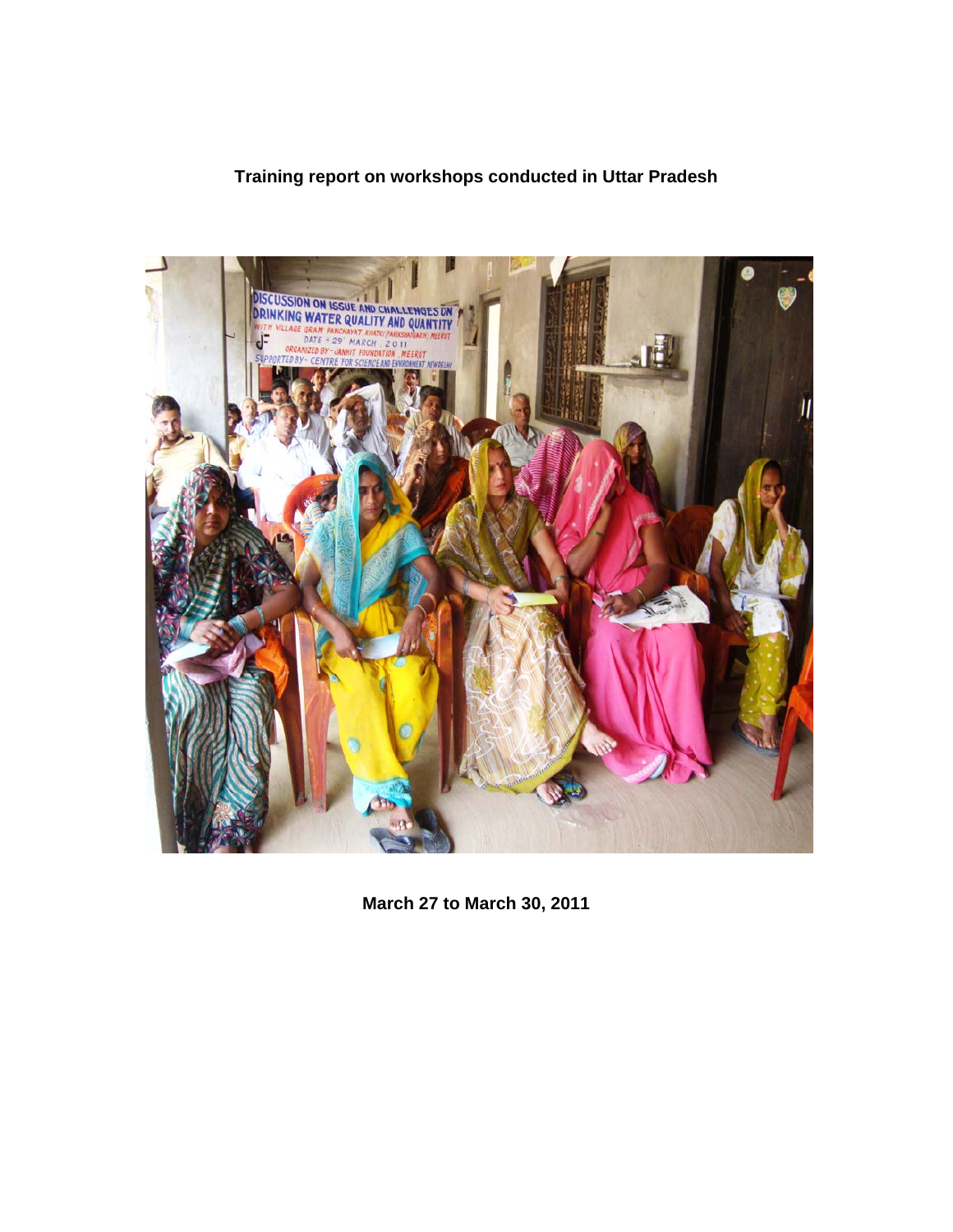## **Training report on workshops conducted in Uttar Pradesh March 27 to March 30, 2011**

This is a report on workshops conducted for village community members (PRIs, Village Water and Sanitation Committees (VWSCs), Angandwadi workers and other community members) in 4 different villages in Meerut district of Uttar Pradesh. The objective was to brief and create an understanding of the need to prepare Village Water Security Plans. The focus of these workshops was on the preparation of village water budget as the starting point for preparing the Village Water Security Plans.

The preparation of village water security plans by the village communities has been made mandatory under the new DDWS guidelines issued in 2009 under the NRDWP (Sustainability) component. The PRIs or the Village Water and Sanitation Committees are responsible for village water supply schemes from planning and implementation to managing O & M and finances. Recharging drinking water sources is the main component under this programme to ensure sustainability of water resources and to prevent water supply schemes from slipping back.

**Location:** The workshops were conducted in four different villages of Meerut district in Uttar Pradesh, in the Indo-Gangetic plains. Meerut is the second largest mega-city of state in terms of population. In the past few decades, water demand in the district has rapidly increased with the growing population. Groundwater has become the major source of water. However, due to the unregulated extraction, the water tables have fallen drastically. Groundwater decline details (Block-wise)

| Village                       | <b>Block</b>  | Ground water annual  |
|-------------------------------|---------------|----------------------|
|                               |               | decline rate (in cm) |
| Jalaluddinpur Masoodpur Gawri | Rajpura       | $1 - 10$             |
| Khatki,                       | Parikshatgarh | $1 - 10$             |

Source – Ground water department (UP, 1996-2007)

Poor water quality and safe disposal of wastewater are the major challenges facing the people of the region.

**Mode of work:** CSE collaborated with the NGO Janhit Foundation, based in Meerut to undertake these workshops. Janhit has been working for the past 13 years directly with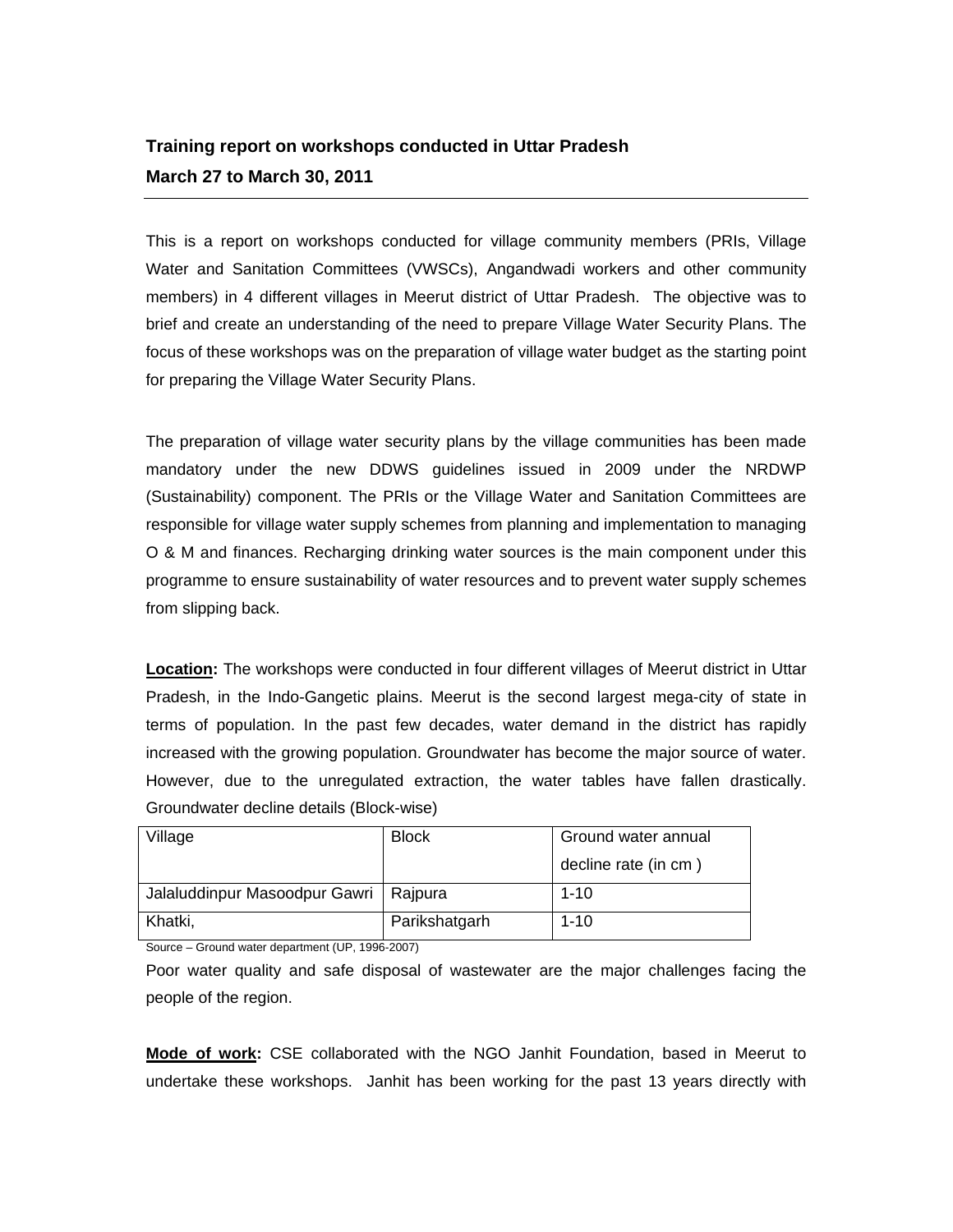village communities on promoting organic farming, groundwater quality & protection of river water quality and environment education issues in Uttar Pradesh.

The villages were selected based on physiography, population profile and water quality affected area. Three out of the four villages selected were situated near the Kali River and have their groundwater sources recharged through the river. The Kali River is contaminated by industrial wastes and untreated sewage coming from the nearby cities of Muzzafarnagar and Meerut. Groundwater contamination of industrial effluents is a major cause of concern for the health of the people. Agriculture is entirely dependent on groundwater resulting in the rapid lowering of the water tables.

Janhit members interacted with community members for participation in these workshops and also conducted sessions. Participants consisted of panchayat officials, Village Water and Sanitation Committee (VWSC) members, Anganwadi members and other community members.

**Elements of the workshop**: The workshops were consisted of the following broad elements:

Trend analysis to get an understanding of causes for water availability and demand (decreases/increases), water quality etc.

- 1. Trend analysis to get an understanding of causes for water availability decline/increase in demand;
- 2. Prioritising problems according to urgency in finding solutions;
- 3. Mapping of water resources;
- 4. Assessing water demand and availability;
- 5. Identifying actions to ensure water sustainability.

| Name of village           | <b>Description</b>            | Location                        |
|---------------------------|-------------------------------|---------------------------------|
| Atrara village (Kharkhada | The handpumps is consider     | Situated in the Gangetic plain. |
| block):                   | main drinking water source of |                                 |
|                           | entire village almost each    |                                 |
|                           | households has separate       |                                 |
|                           | handpump, however 20-30%      |                                 |
|                           | have not working properly and |                                 |
|                           | most of them has dried-up in  |                                 |
|                           | summer. As well as waste      |                                 |
|                           | water disposal is a main      |                                 |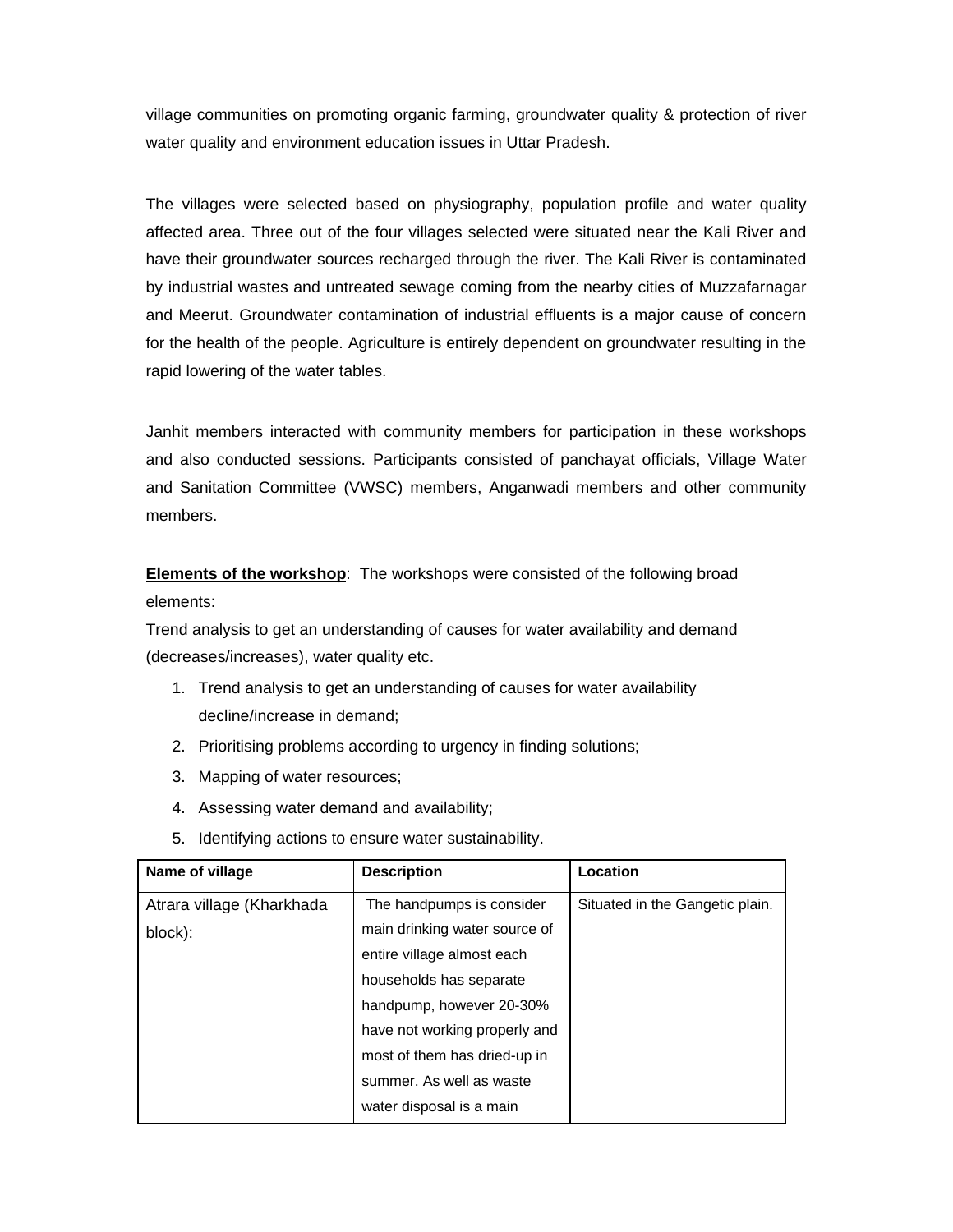|                             | concern of the area.             |                                 |
|-----------------------------|----------------------------------|---------------------------------|
|                             |                                  |                                 |
|                             |                                  |                                 |
| Jalaluddinpur Masoodpur     | Almost 100 Government and        | Situated in the Gangetic plain. |
| Gawri, Rajpura block        | private handpumps has exist      |                                 |
|                             | in village and almost 35 is not  |                                 |
|                             | working properly, the waste      |                                 |
|                             | water disposal is a main         |                                 |
|                             | concern of entire village.       |                                 |
| Khatki, Parikshatgarh block | Mixed population. Drinking       | Situated in the Gangetic plain. |
|                             | water supply from handpumps,     |                                 |
| Khwajampur Majra, Rohata    | Almost 85 handpumps is           | Situated in the Gangetic plain. |
| block                       | existed in the village including |                                 |
|                             | 15 Government, 80% is            |                                 |
|                             | provide water but the            |                                 |
|                             | quality is doubtful. The         |                                 |
|                             | waste water disposal is a main   |                                 |
|                             | concern of entire village.       |                                 |

### **Summary of workshops:**

**1. Atrara village (Kharkhada block):** Atrara village is located on the banks of Kali River. Agriculture is the main source of livelihood for the people with 75% households having agricultural land and remaining 25% households are landless who work as labourers. The total households in the village are 1317 with population of 6870\*.

The trend analysis revealed::

1. Extraction of groundwater through tubewells has replaced use of water from dugwells and river for irrigation.

- 2. Indigenous wheat has been replaced by the hybrid wheat which is more water intensive.
- 3. Encroachment of common lands has led to disappearance of ponds and even dugwells.
- 4. Ponds are being used as dumpsites for waste.
- 5. Groundwater quality has declined due to pollution from the river Kali.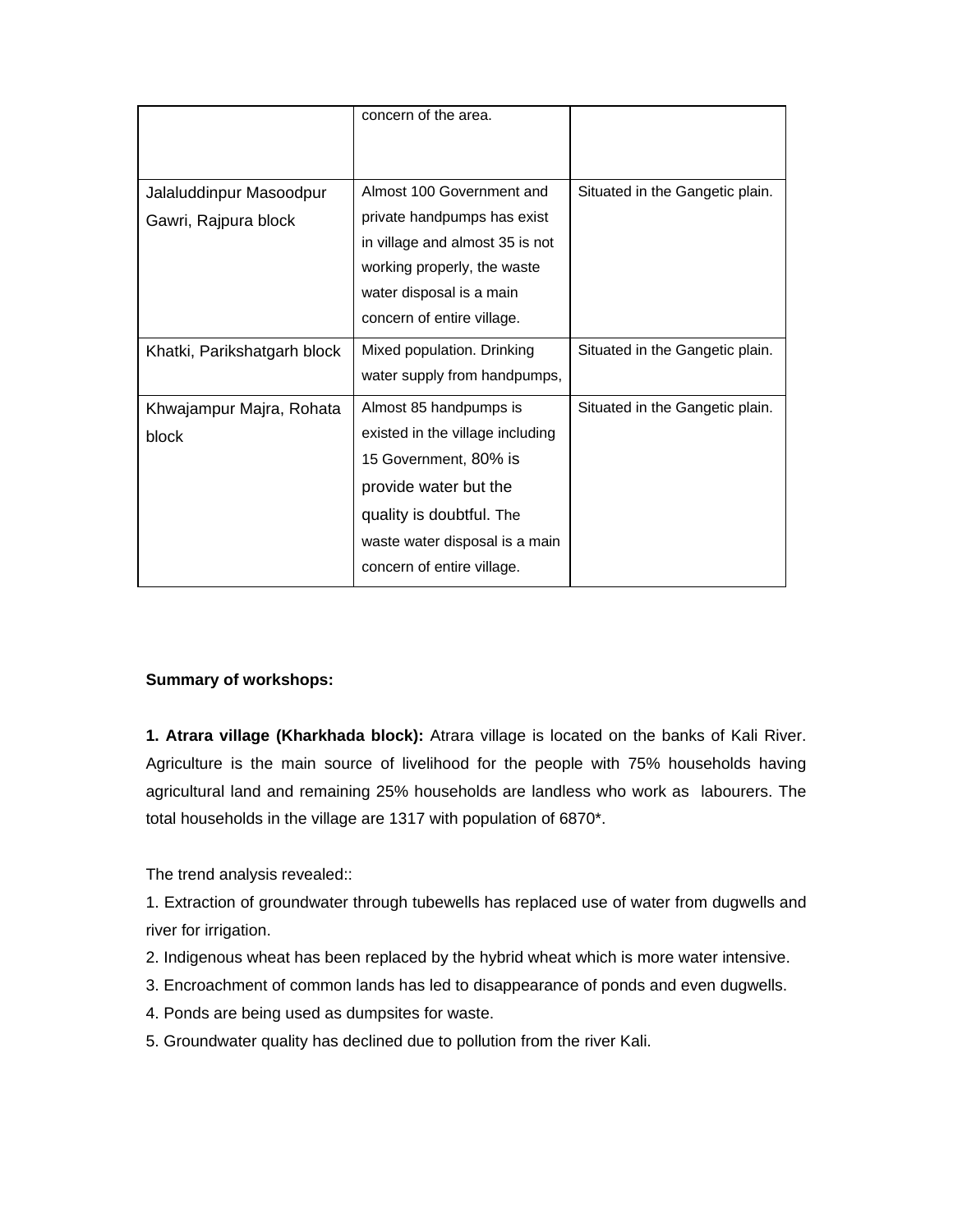People said that 25 years ago the water quality was very good and today, groundwater is saline and yellow in colour and there is a rise in skin and gastro-related diseases among the people. In 1980, the waters of the river Kali was fit for bathing whereas today the water is acidic due to industrial effluents.

Although there has been a decline in water levels, from 20 feet 30 years back to 60 feet today. However, there is no sense of alarm and people are not aware of the need for recharging. On the other hand, there is also a decline in rainfall, particularly a drop in the winter rainfall. Participants said that earlier, the rainy season was spread over 4 months including winter rains. Today, winter rains have completely disappeared. Handpumps have been in use for many years, even before the government installed handpumps for drinking water. There are 38 government and about 1300 individual-owned hand pumps in the village of which about 25% have completely dried up. These handpumps are used both for agriculture as well as for drinking water.

Based on people's perception, disposal of the wastewater was a major problem. With the liberal use of groundwater, more wastewater gets generated. The drains carrying waste water have nowhere to go and there is no treatment system in place. The only pond that exists in the village is used to receive the water from the drains. But all houses are not connected to this pond.

The participants calculated the water demand for the total households (based on the numbers of persons, livestock etc), and the total amount of water available (based on annual average rainfall and the total land area (habitation).

**2. Jalaluddinpur Masoodpur Gawri, Rajpura block:** The second workshop was organized in Jalaluddinpur Masoodpur Gawri in Rajpura block. This village is also very close to the River Kali. Agriculture is the main occupation of the people in the village with almost 95% households having agricultural land while the remaining 5% households are landless and they work as labourers. The total village strength is almost 158 households with population of approximately 794\* of which about 50 households are dalits.

Trend analysis by the participants showed that the village is highly dependent on ground water for fulfilling their domestic and agricultural needs. Wells and pond water for irrigation has been replaced by the hand-pumps, tube-wells and submersibles. Water quality is a major problem with water showing high levels of TDS, iron and bacteriological contamination. Water level has declined from about 15-20 feet in the 1970s to about 60-70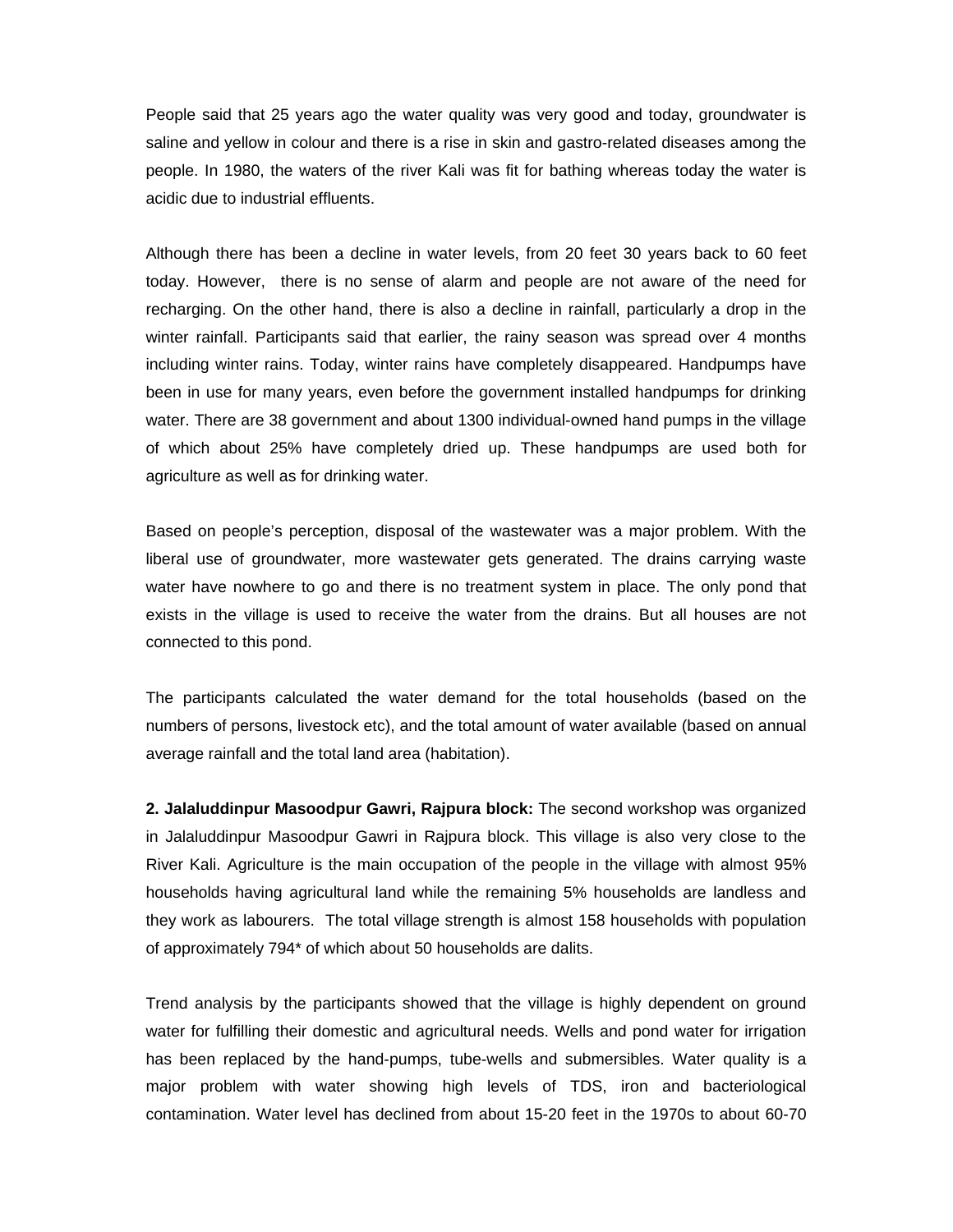feet today. There are about 20 tubewells in the village and for drinking purposes, handpumps are considered more reliable. There are about 70 handpumps, both government and private, in the village. Although groundwater is declining, people do not think of recharging the groundwater and there is no awareness about rainwater harvesting.

Forty years ago, the river Kali was clean and people used the river water for drinking as well as irrigation. Earlier, the river used to flood regularly and the village is to be inundated. But today, the water in the river has only the effluents.

The general perception is that of declining rainfall pattern. There is practically no winter rains and even the monsoon rains has declined. The encroachment of land for agricultural purposes has meant the wiping out of grazing lands and the per capita cattle has declined from 5-6 animals to 3-4 today.

As in Atrara, the villagers do not know how to address the problem of wastewater. Indiscriminate filling up of lands has prevented the natural flow of water towards the talabs which would otherwise be used as a receptacle for waste.

The participants calculated the water demand of the total households (based on the numbers of persons, livestock etc), and the total amount of water available (based on annual average rainfall and the total land area (habitation). The conclusion was that there is a huge potential to raise groundwater levels, dilute contamination by undertaking rainwater harvesting.

**3. Khatki, Parikshatgarh block:** The third workshop was organized in village Khatki. Agriculture is the main occupation of the people in the village with almost 85% households having agricultural land. On an average one person from each family has migrated to the city in search of livelihood. The population of the village is about 6500 from about 600 households, of which about 4500-5000 people reside in the village while the others have migrated to other places.

Trend analysis by the participants depicts a change in the rainfall pattern over the past two decades. Kharif crop which was entirely rainfed has now become heavily groundwater dependent. In 1970, there were 7 dugwells for drinking purposes and 10-12 for irrigation and today none exist. People have turned to handpumps and submersibles as their preferred choice of water. There are about 70 tubewells and about 1000 handpumps, including 30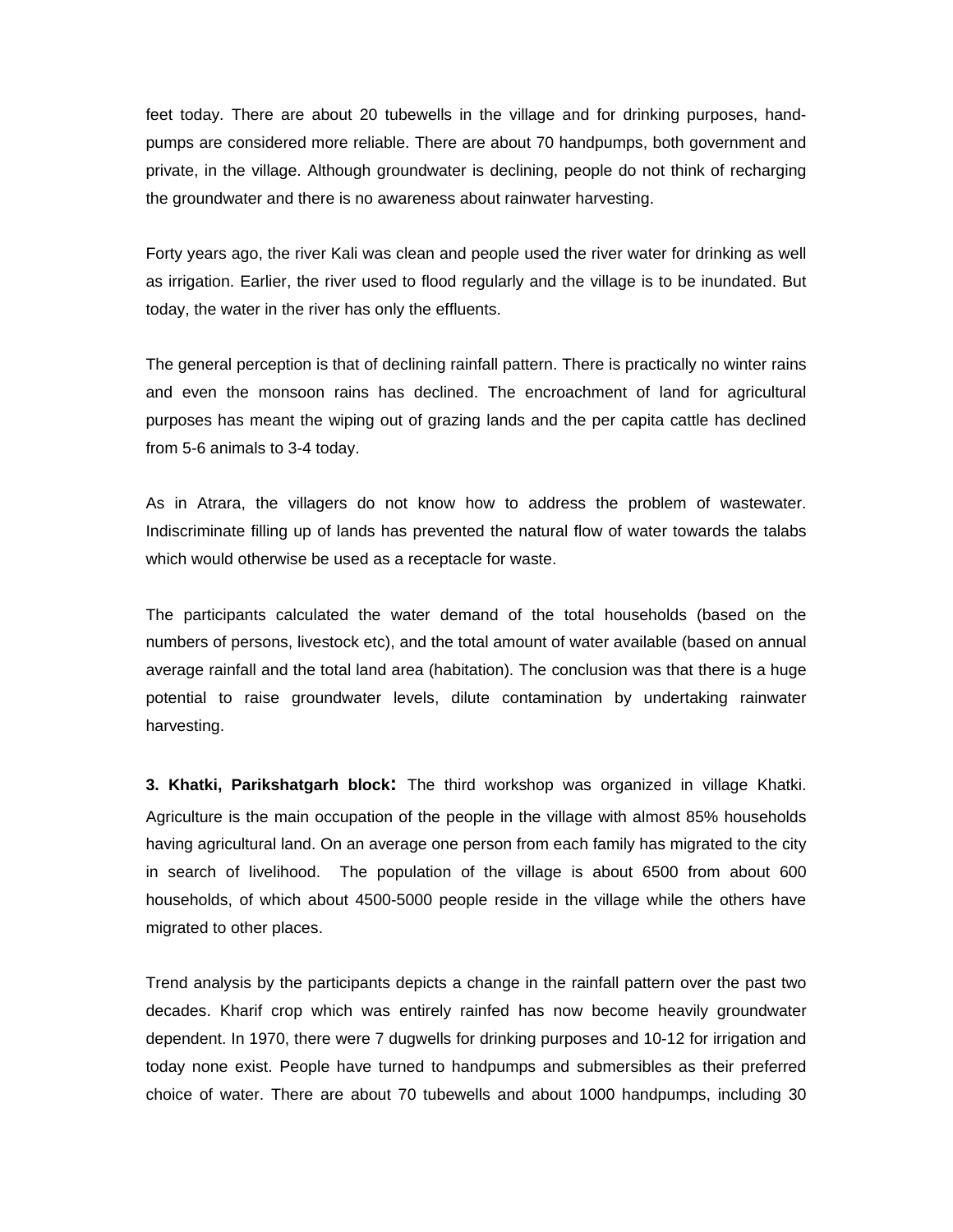installed by the government. Forty years ago, there were four ponds (*talabs*) in existence which were used for irrigation and animals. Today there are 3 ponds which are in a bad shape and act as recipient of waste water from the houses of the village. More than 70% of the village has *pucca* bathrooms.

Participants also said that there is a definite decline in the rainfall. Earlier, summer rainfall was spread over 4 months with at least 30 days of continuous rainfall. Today, this has been reduced to a mere 2 months.

The water budget calculations were undertaken that showed that there was a big potential for harvesting rainwater from the village. People of this village showed interest in undertaking rain water harvesting even at their own cost. They also wanted to know how to treat wastewater and protect their ponds.

**4. Khwajampur Majra, Rohata block:** The fourth workshop was organized in Khwajampur Majra. Agriculture is the main occupation of the people in the village with almost 90% households having agricultural land. The total number of households is 292 with population of approximate 1325\*\* only.

Trend analysis shows a decline in the groundwater levels from 15 feet to 40 feet. There were about 10 dugwells in the 1970s, of which only 1 remains in the village and there are 2 more outside the panchayat limits. The dugwells and the ponds have been closed down and filled up so that the land can be used. There were about 5 borewells in the 1970s going down to 40 feet whereas there are about 40 tubewells today going down to 120 feet. Handpumps were first installed by the villagers themselves and today there are about 80 private handpumps and about 10-15 government handpumps. About 80% of the handpumps are functional but people are doubtful about the quality of water.

The rainfall pattern is also in decline. In the 1970s there was rain for 4 months in the year, including one month of winter rains. Today, there is rain for about 15 days -1 month in the monsoons.

Water quality is a major issue and water samples that were taken from the village were yellow in colour. More than 50% households have pucca bathrooms. There are 50 latrines, 30 latrines with soak pit and 20 with septic tanks. Wastewater is led through open drains to talabs.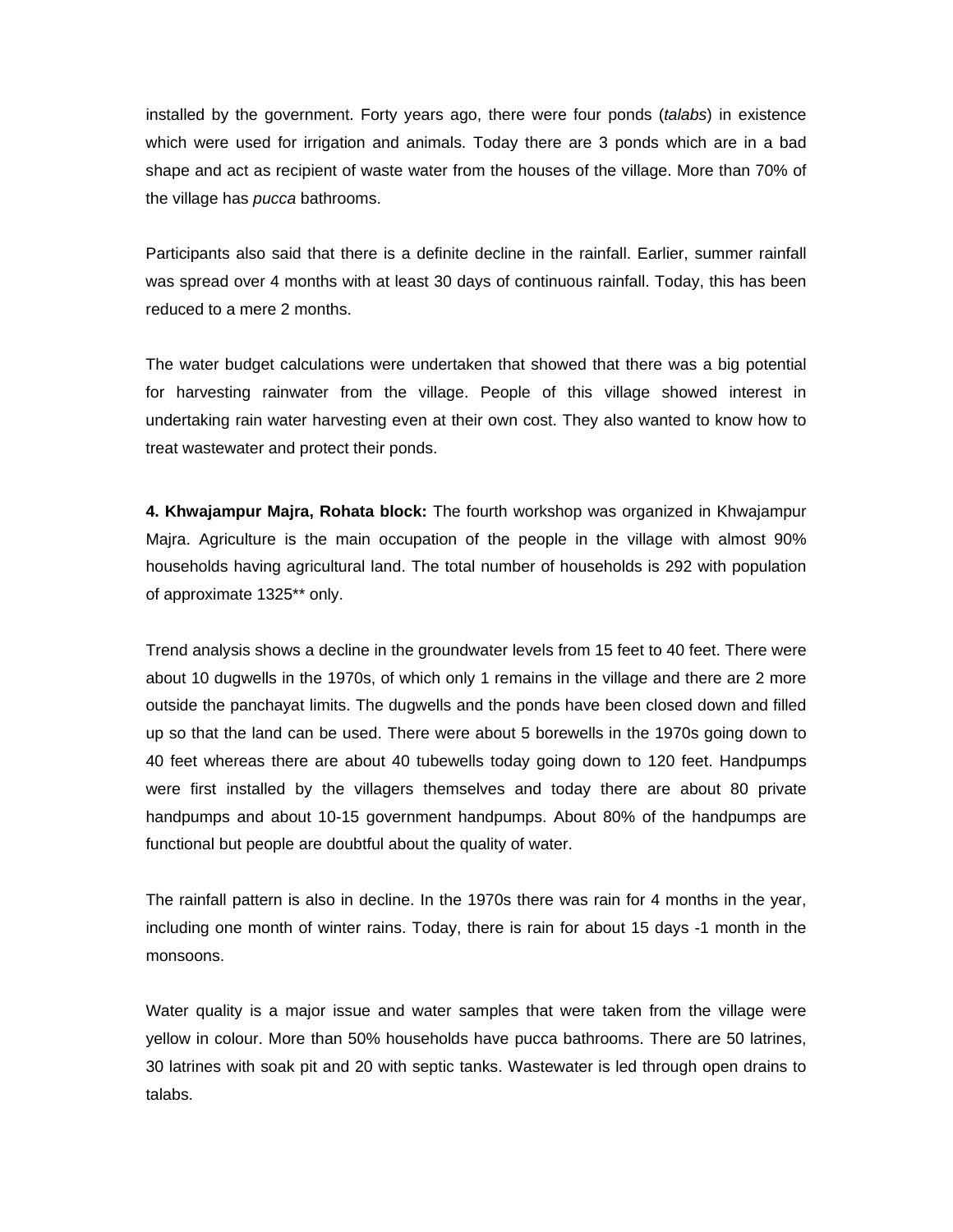The water budget calculation was done by the participants. Participants showed a willingness to construct rooftop water harvesting systems in places with pucca roofs.

#### **Learning from the workshops:**

1. Groundwater depletion is a silent killer in the region. Groundwater extraction has become the ay of life and because the area is in the Indo-Gangetic plains, even with the declining water levels, people do not feel the pinch. The decline is from 15 feet to 70 -100 feet, but water is still available and therefore people do not have a sense of the water crisis that is palpable in dry areas. Therefore, the idea of rainwater harvesting is a strange, alien idea to the people, who are not linking the fact of declining rainfall, decline in the groundwater levels, decline and contamination of water in the river Kali and the increasing contamination of groundwater. This is even as they were able to establish a clear declining trend in the rainfall pattern with the number of rainy days and amount of rainfall decreasing.

There is an urgent need for strategies for recharging in the region, given the fact that this is the granary of the country. Declining groundwater levels will directly impact on the food security of the country as a whole. Moreover this is a region that is also not a difficult area in terms of recharging technologies. What is needed is an urgently prioritized strategy to enable recharging at least equal to if not more than water that is extracted.

2. The second looming crisis is that of wastewater management. The wasteful use of water that is seemingly plentiful has resulted in the generation of substantial wastewater in all the villages. Village citizens now perceive talabs and ponds as the natural receptacle for wastewater. If any of the ponds have not been encroached for agricultural purposes, they are used to dump waste. The constant refrain in all the villages was "Show us a way to dispose of the wastewater."

Given the fact, that the Department of Drinking Water & Sanitation is envisaging 100% coverage of all rural households with piped water, this is the time to think of addressing the wastewater. Not after we have turned the villages of India into stinking cesspools. Therefore, treating wastewater has to become a part of the job of supplying piped water.

3. The third major issue is that of water quality. The Kali river flows very near the villages where the workshops were conducted. Kali river is extremely polluted from industrial and domestic effluents from Meerut. Water quality studies conducted by NGOs show the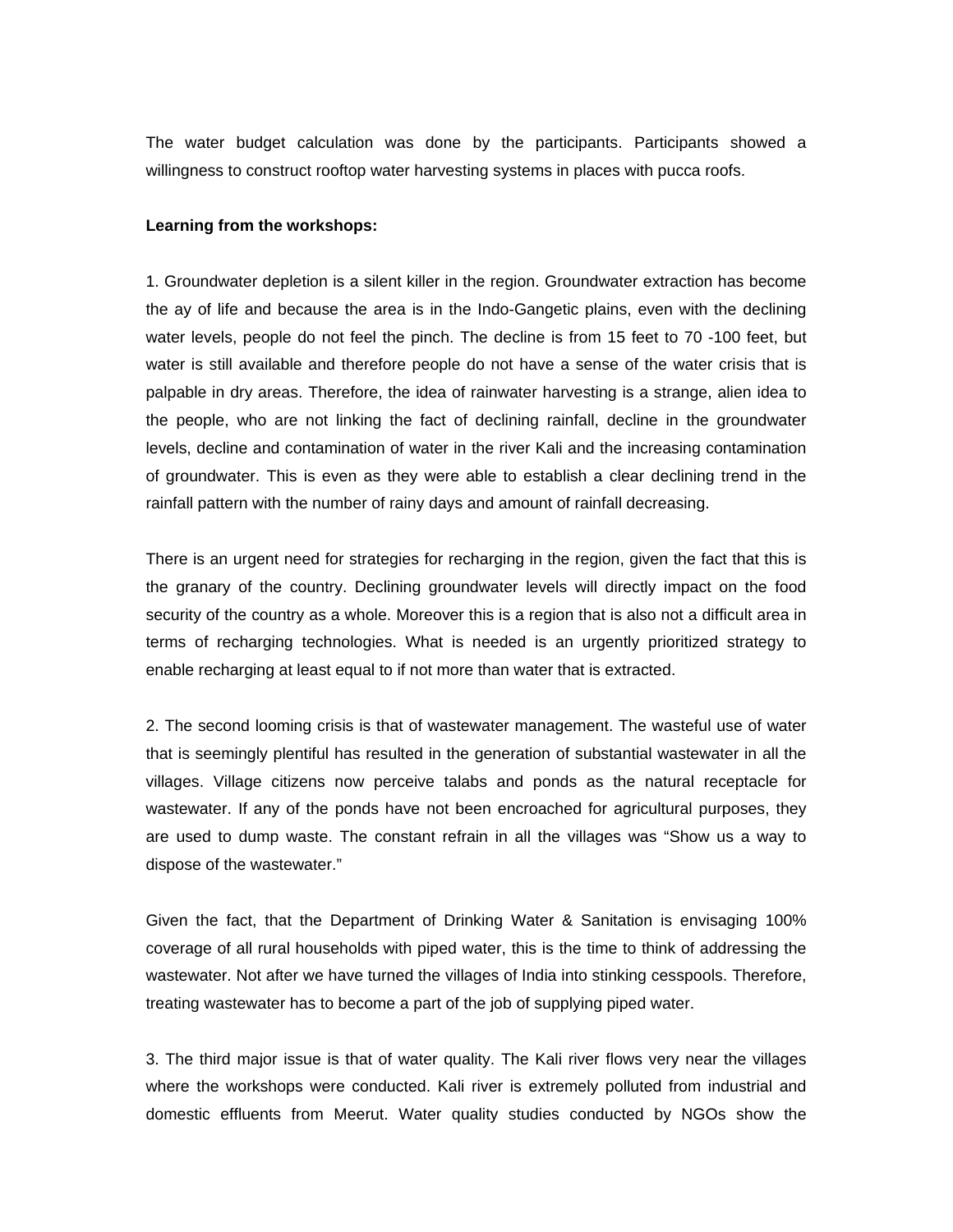presence of high levels of toxic heavy metals and other contaminants. This has affected the groundwater quality also. Community members in all 4 villages spoke of increasing incidences of health problems ranging from stomach and skin ailments to neurological problems. In this fertile region that forms the backbone of agricultural productivity in the country, it is necessary to maintain the quality of groundwater and take preventive steps to prevent toxic contamination.

\*census 2001 \*\*census 2011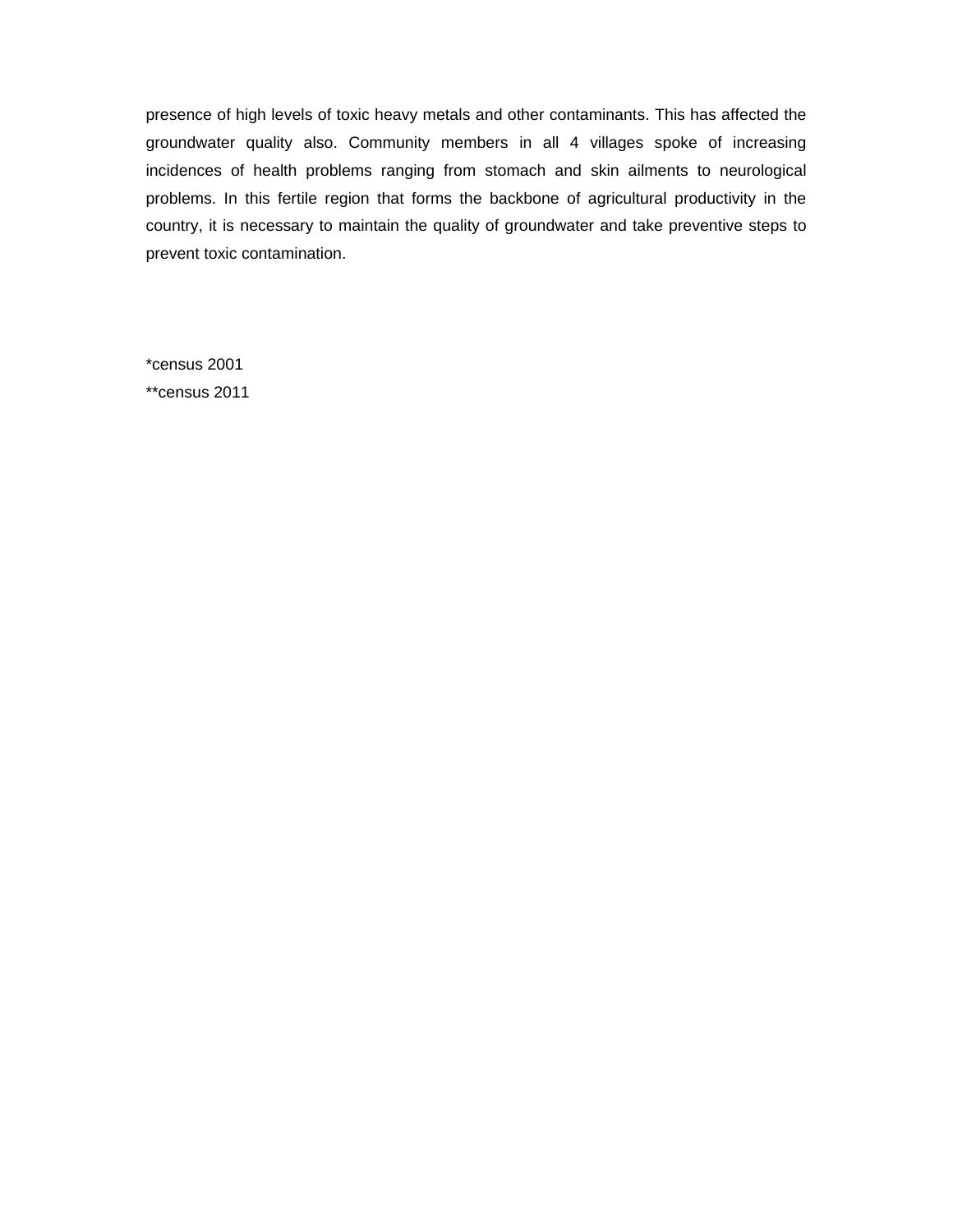

**Village Jalalpur, safe drinking water has major concern**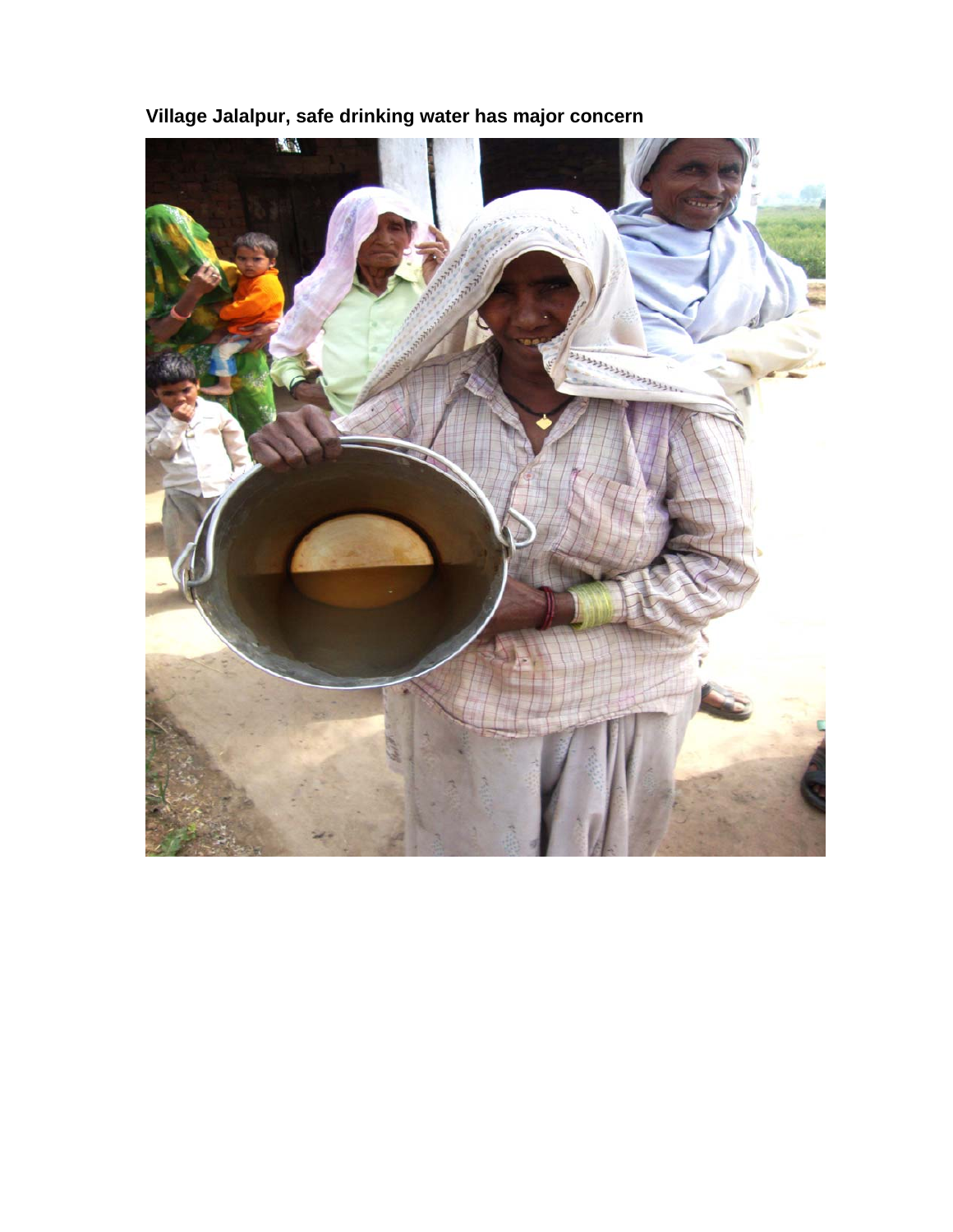**Village's pond, dose not has any option for waste water disposal** 

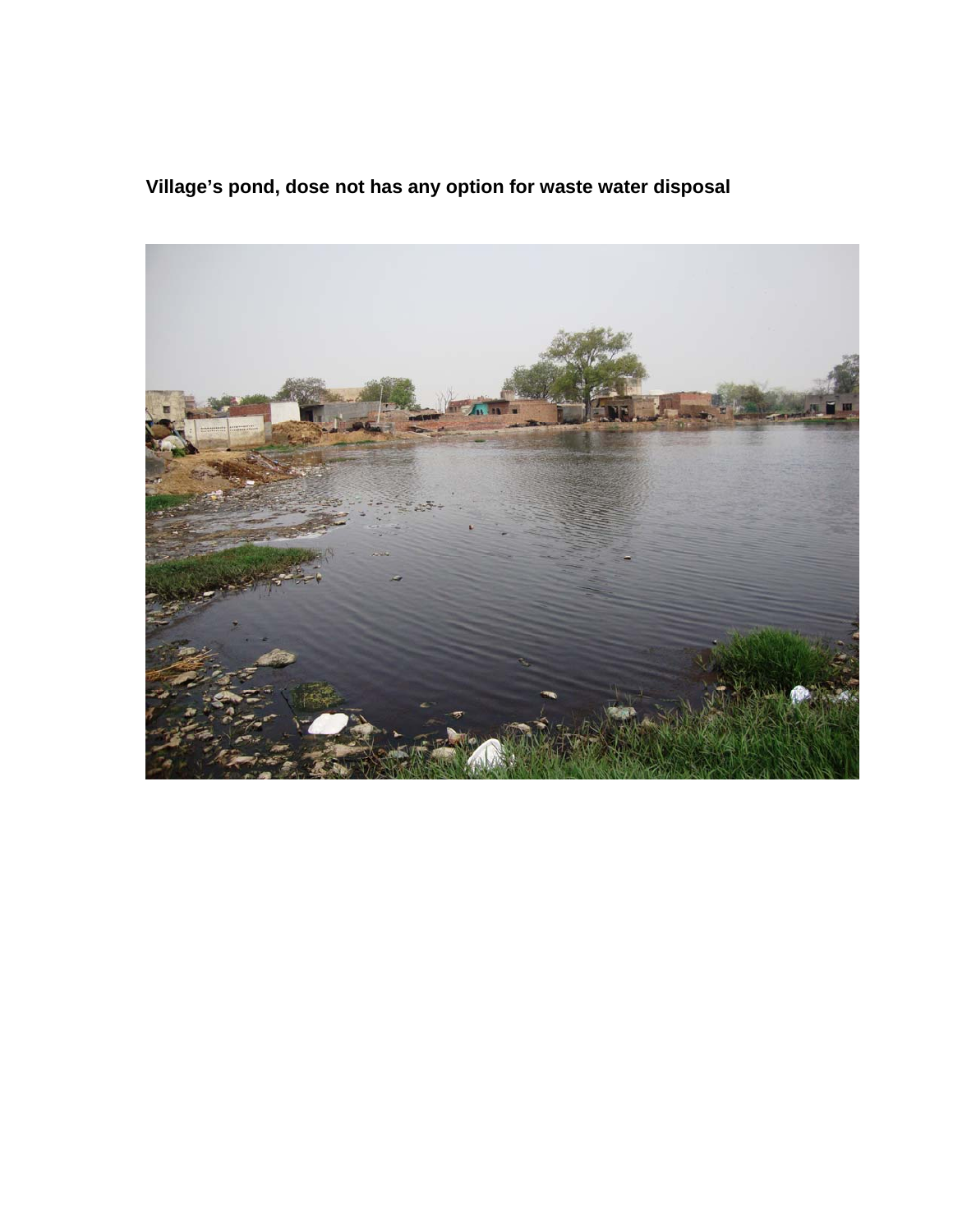A village water pond, encroached by nearby habitation

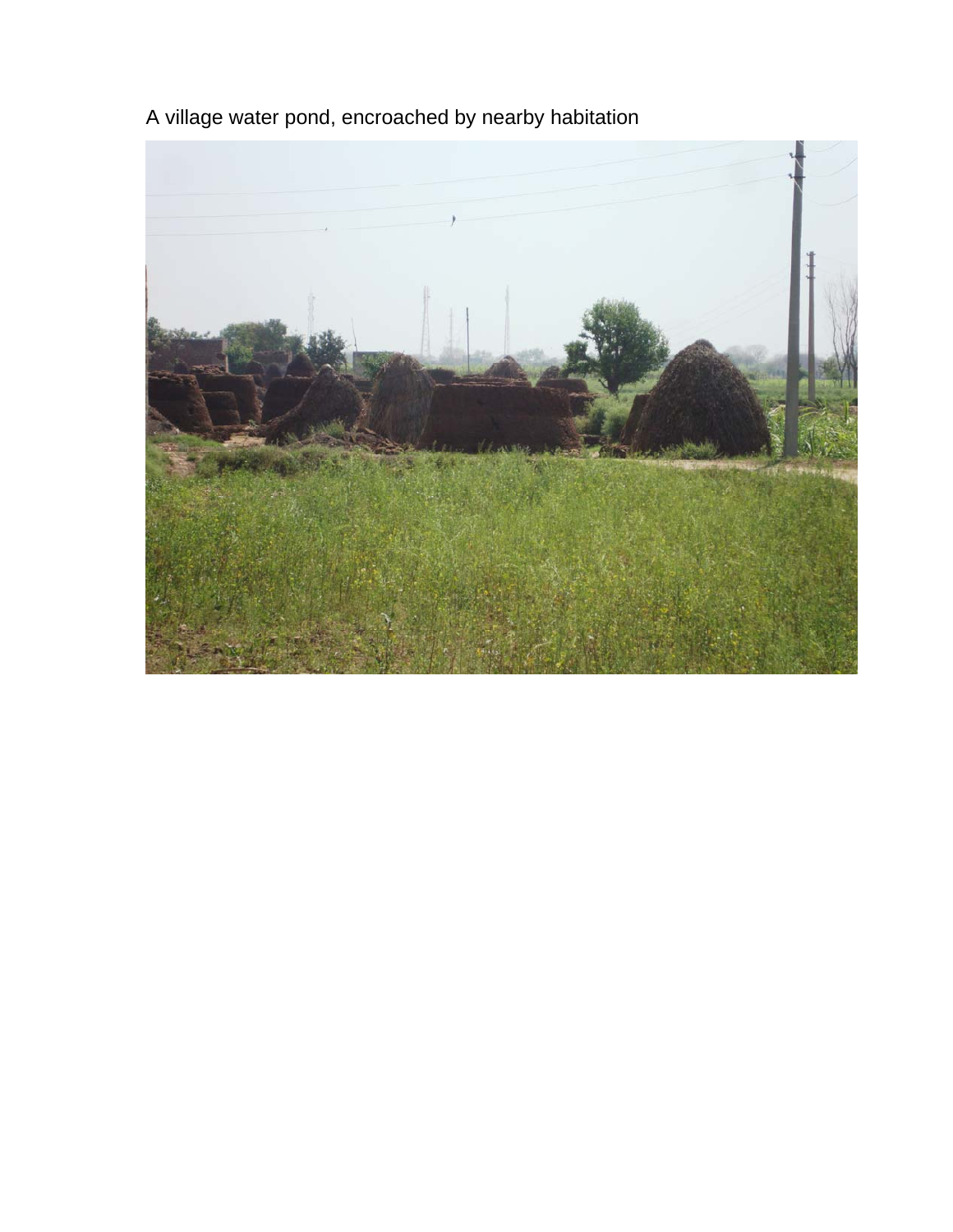### Annexure

# List of participants

|                | Training Workshop - 1              | Training Workshop - 2                   |
|----------------|------------------------------------|-----------------------------------------|
|                | Date: 27 <sup>th</sup> March, 2011 |                                         |
|                |                                    | Date: 28 <sup>th</sup> March, 2011      |
|                | Venue: Gram Panchayat Bhawan,      | Village: Jalaluddinpur Masoodpur Gawri, |
|                | Village: Atrara                    | Block - Rajpura                         |
|                | Block - Kharkhoda                  |                                         |
| S. No          | Name                               | Name                                    |
| 1              | Devendar Singh                     | Jaiveer                                 |
| $\overline{2}$ | Kamal Singh                        | Rohtash Singh                           |
| 3              | Hariram Tyagi                      | <b>Tejveer Singh</b>                    |
| 4              | Charan Singh Sharma                | Ranjan                                  |
| 5              | <b>Mohd Hanif</b>                  | Veer Sen                                |
| 6              | Mohd Irshad                        | Tarachand                               |
| $\overline{7}$ | Mohd Juned                         | <b>Tejpal Singh</b>                     |
| 8              | Nizammudin                         | Arun Kumar                              |
| 9              | Ajay Kumar Sharma                  | Mahipal                                 |
| 10             | Sunder                             | Mangal Sen                              |
| 11             | Rajaram                            | Urmila Devi                             |
| 12             | <b>Mohd Younis</b>                 | Ravinder Kumar                          |
| 13             | <b>Mohd Nizam</b>                  | Parmood                                 |
| 14             | Mohd Yasin                         | Neelam                                  |
| 15             | Rajpal Tyagi                       | Rajender                                |
| 16             | Hukam Singh                        | Suresh Pal                              |
| 17             | Mohd Istiyaq                       | Inder pal (Gram Pradhan)                |
| 18             | Angad Tyagi                        | Teekaram                                |
| 19             | Shukardhan Tyagi                   | Kheem Chand                             |
| 20             | Vinay Tyagi                        | Prataap                                 |
| 21             | <b>Jitender</b>                    | Mahesh Kumar (former Gram Pradhan)      |
| 22             | Omprkash Tyagi                     | Manoj Koshik (ex- LMC member)           |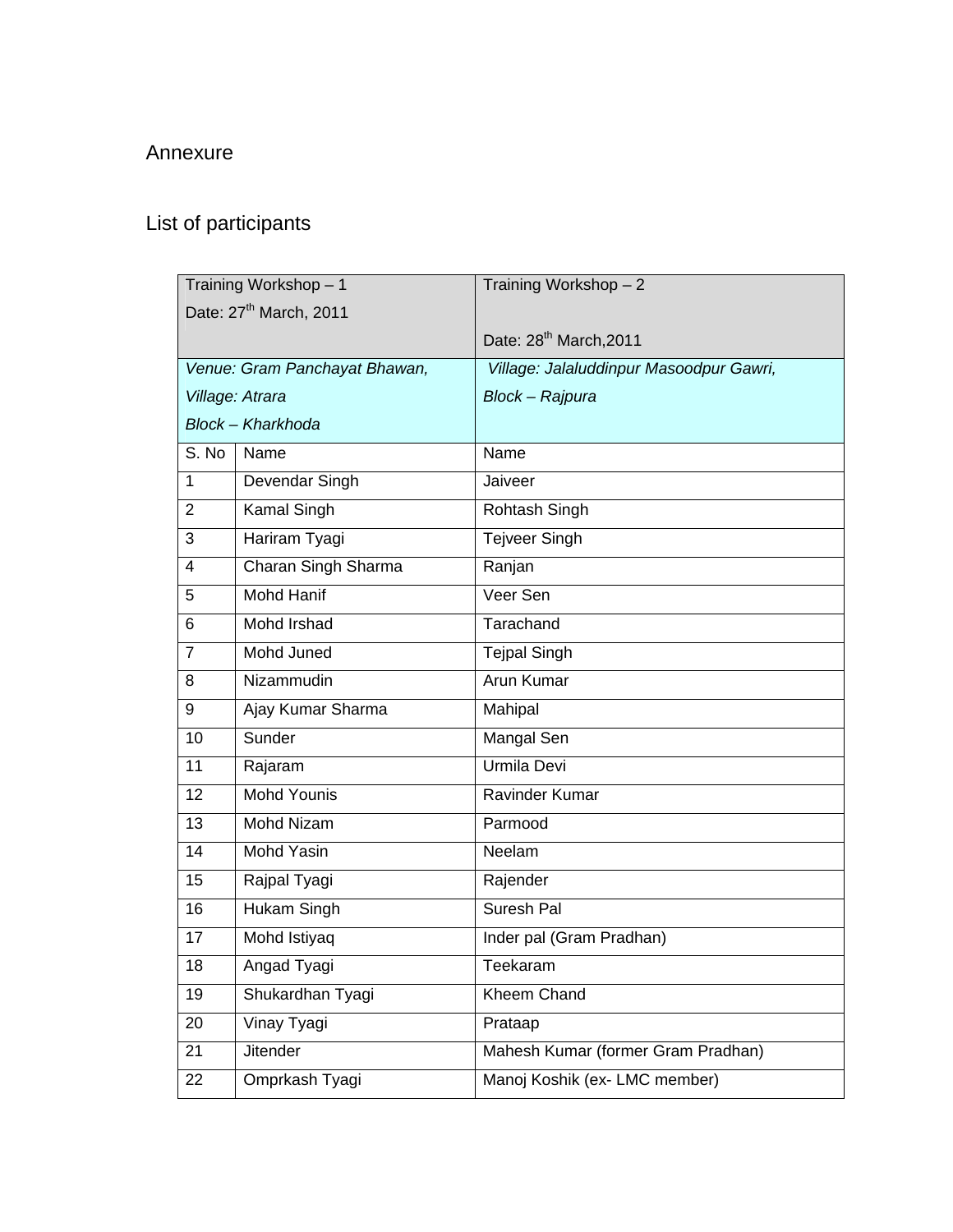| 23 | Rajkumar Tyagi | Rajpal Singh                       |
|----|----------------|------------------------------------|
| 24 |                | <b>Kheem Chand</b>                 |
| 25 |                | <b>Bhule Singh</b>                 |
| 26 |                | Neelam Singh                       |
| 27 |                | <b>Ankur Koshik</b>                |
| 28 |                | Suresh Pal                         |
| 29 |                | Karan Singh                        |
| 30 |                | Jayanand Shrma                     |
| 31 |                | Mukesh Kumar                       |
| 32 |                | Mehkar Singh                       |
| 33 |                | Gajraaj                            |
| 34 |                | Chtar Sen                          |
| 35 |                | <b>Brajapal Singh</b>              |
| 36 |                | Rohtash Singh                      |
| 37 |                | Shashi (ANM)                       |
| 38 |                | Chatar Sen                         |
| 39 |                | Vishpal                            |
| 40 |                | Firoz Praveen (Aangan Vadi Worker) |

|                | Training Workshop $-3$             | Training Workshop-                 |
|----------------|------------------------------------|------------------------------------|
|                | Date: 29 <sup>th</sup> March, 2011 | Date: 30 <sup>th</sup> March, 2011 |
|                | Village: Khatki,                   | Venue: Junior High School,         |
|                | Block - Parikshtgarh               | Village: Khwajampur Majra,         |
|                |                                    | Block – Rohata                     |
| S. No          | Name                               | Name                               |
| $\mathbf{1}$   | Bimla (ASHA)                       | Venit Kumar                        |
| 2              | Nilam (ASHA)                       | Sanju Kumar Sharma                 |
| 3              | Shilpi Sharma (Aangan Vadi Worker) | Jagdish                            |
| 4              | Munesh Sharma (Aangan Vadi Worker) | Anui                               |
| 5              | Punam Sharma (Aangan Vadi Worker)  | Pavan Kumar                        |
| 6              | Manjush (Aangan Vadi Worker)       | Vijay                              |
| $\overline{7}$ | Aanju                              | Sumant parsad                      |
| 8              | Sant Giri                          | Rajveer                            |
| 9              | Devender Giri                      | Sonu                               |